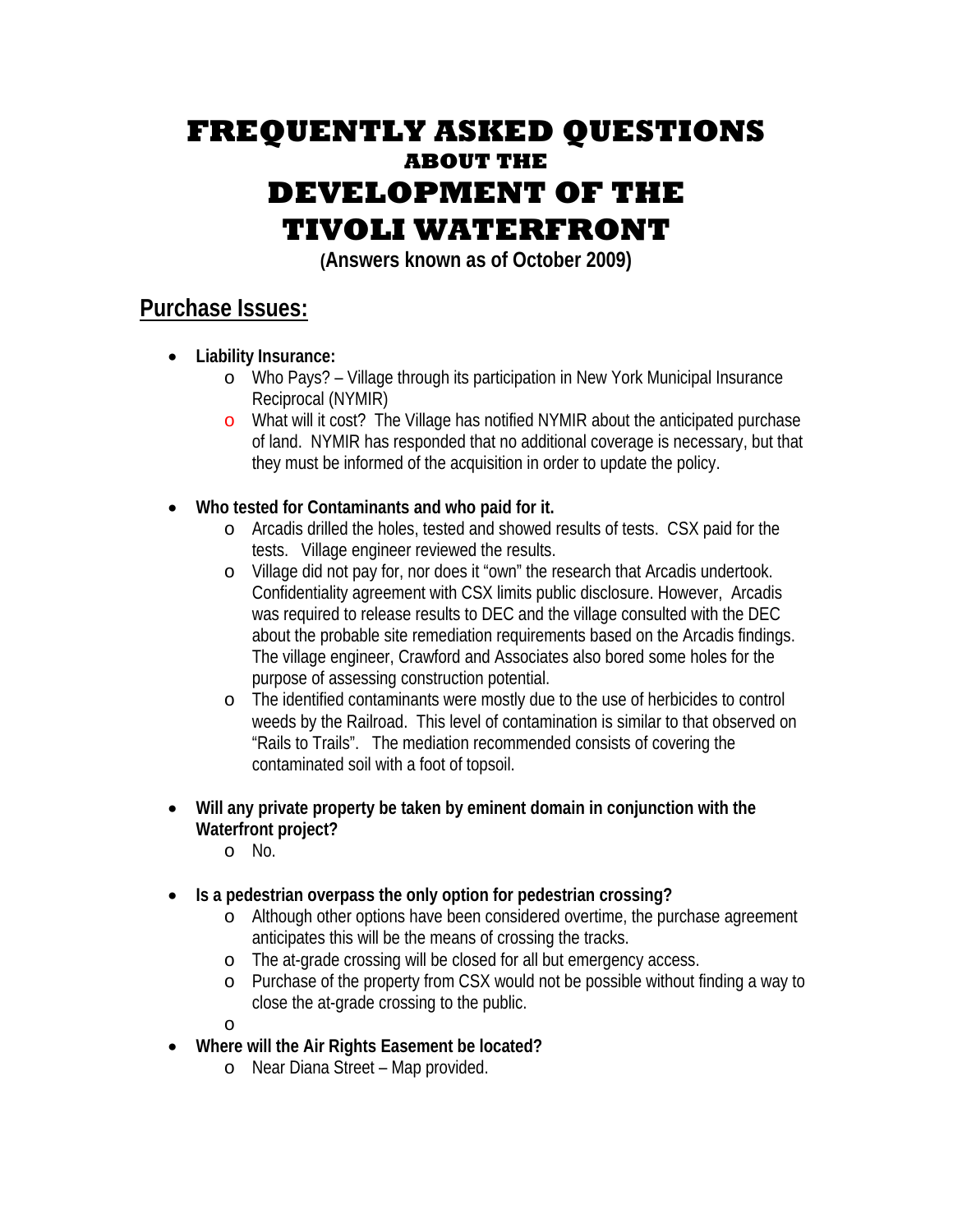- **How high will the overpass be?** 
	- o Bottom of the bridge must be 30 feet above the rail bed. Other specifications will be determined by the engineering design.
- **What is the cost?** 
	- o Not known. Purchase agreement contains a contingency that grant funding in excess of \$3.5 million be obtained.
	- o Engineering estimates suggest that this should be enough.
- **Will the railroad have any residual rights to the property being purchased**.
	- o Easements known and not known granted by prior owners of the land will be honored.
	- o Railroad will not be able to access the property for rail bed repairs. Their access will have to be from further north or south along the track.
- **Will the public have access to review the Purchase and Sale agreement?**  o Yes, when signed it becomes a public document.
- **Will the Village be responsible for Rail Bed Erosion? Especially in those areas to the West where the shoreline has been eroded?** 
	- o No. Village avoided purchases of those sections of land furthest north that are substantially eroded now. Waterfront design will include stabilization of the shoreline.
- **Will CSX build a fence and a locked gate across the RR crossing?** 
	- o Purchase agreement requires the Village to build and maintain a fence, to be deemed adequate by CSX, and to create a locked gate at the crossing.
	- o Access at the crossing will be provided to emergency vehicles and services.
	- o Location of the fence is such that it is designed to limit access to the tracks from the park. It does not limit access to the track from CSX-owned land.
- **Will the railroad continue to blow the whistle at the crossing?** 
	- o On closure of the at-grade crossing, the whistle will no longer be required.
- **Will access to the river be fenced off during construction?** 
	- o Yes.